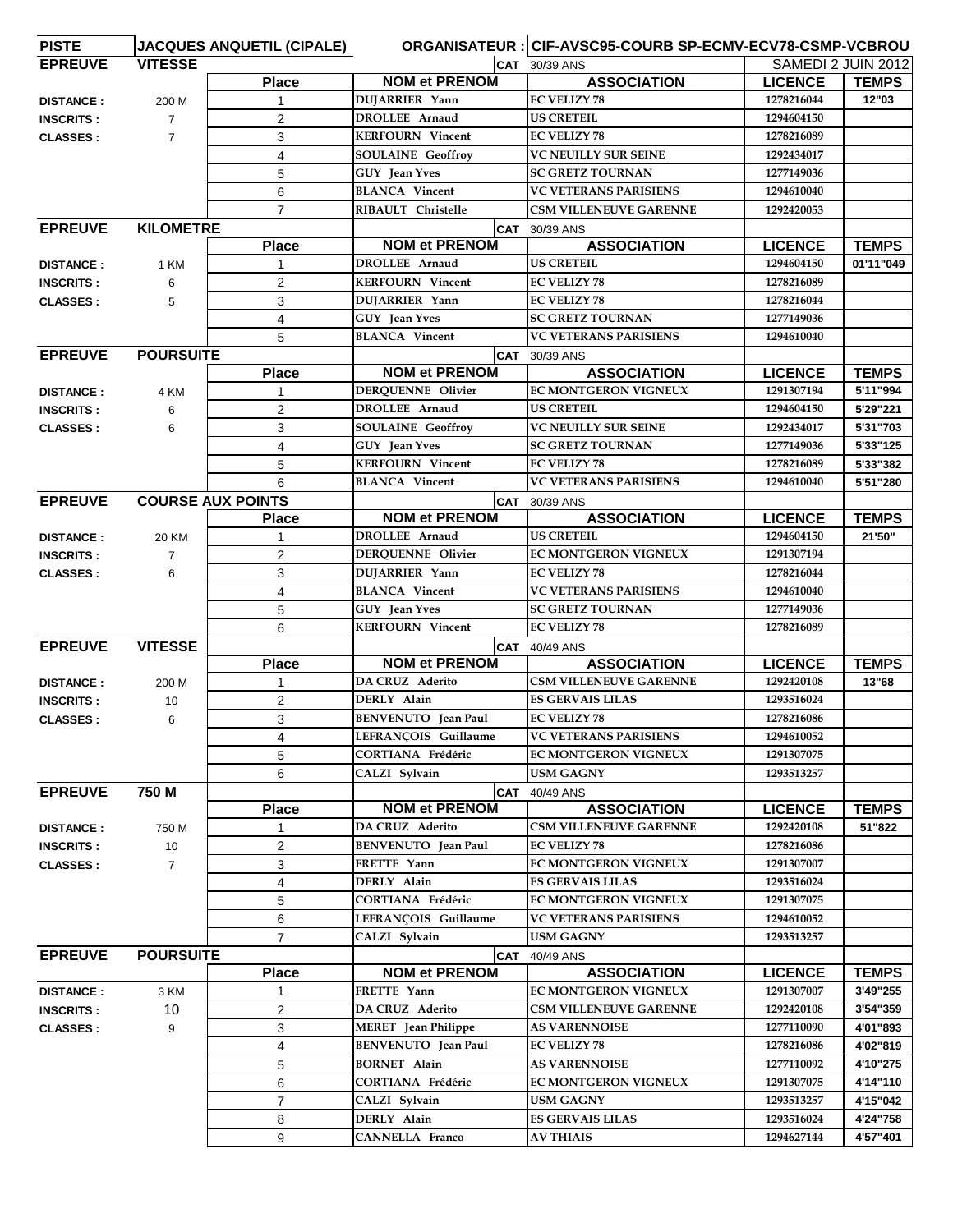| <b>EPREUVE</b>   |                  | <b>COURSE AUX POINTS</b> |                            | <b>CAT</b> 40/49 ANS          |                |              |
|------------------|------------------|--------------------------|----------------------------|-------------------------------|----------------|--------------|
|                  |                  | <b>Place</b>             | <b>NOM et PRENOM</b>       | <b>ASSOCIATION</b>            | <b>LICENCE</b> | <b>TEMPS</b> |
| <b>DISTANCE:</b> | 20 KM            | 1                        | <b>BORNET Alain</b>        | <b>AS VARENNOISE</b>          | 1277110092     | 29'16"       |
| <b>INSCRITS:</b> | 10               | $\overline{2}$           | <b>CORTIANA Frédéric</b>   | <b>EC MONTGERON VIGNEUX</b>   | 1291307075     |              |
| <b>CLASSES:</b>  | 8                | 3                        | <b>DA CRUZ</b> Aderito     | <b>CSM VILLENEUVE GARENNE</b> | 1292420108     |              |
|                  |                  | $\overline{\mathbf{4}}$  | CALZI Sylvain              | <b>USM GAGNY</b>              | 1293513257     |              |
|                  |                  | 5                        | MERET Jean Philippe        | <b>AS VARENNOISE</b>          | 1277110090     |              |
|                  |                  | 6                        | FRETTE Yann                | EC MONTGERON VIGNEUX          | 1291307007     |              |
|                  |                  | $\overline{7}$           | <b>BENVENUTO</b> Jean Paul | <b>EC VELIZY 78</b>           | 1278216086     |              |
|                  |                  | 8                        | LEFRANÇOIS Guillaume       | <b>VC VETERANS PARISIENS</b>  | 1294610052     |              |
| <b>EPREUVE</b>   | <b>VITESSE</b>   |                          |                            | CAT 50/59 ANS                 |                |              |
|                  |                  | <b>Place</b>             | <b>NOM et PRENOM</b>       | <b>ASSOCIATION</b>            | <b>LICENCE</b> | <b>TEMPS</b> |
| <b>DISTANCE:</b> | 200 M            | 1                        | SIOUL Dominique            | <b>US CRETEIL</b>             | 1294604287     | 13"39        |
| <b>INSCRITS:</b> | 10               | 2                        | <b>MOREL Eric</b>          | <b>VC BROU</b>                | 1277140027     |              |
| <b>CLASSES:</b>  | 6                | 3                        | PARISOT Jean Pierre        | <b>AC POMMEUSE BOISSY</b>     | 1277130039     |              |
|                  |                  | 4                        | RICHEFORT Jean Michel      | <b>EC VELIZY 78</b>           | 1278216023     |              |
|                  |                  | 5                        | DIVO François              | <b>USM GAGNY</b>              | 1293513147     |              |
|                  |                  | 6                        | <b>LE QUERNEC Yves</b>     | <b>VC BROU</b>                | 1277140044     |              |
| <b>EPREUVE</b>   | 500 M            |                          |                            | CAT 50/59 ANS                 |                |              |
|                  |                  | <b>Place</b>             | <b>NOM et PRENOM</b>       | <b>ASSOCIATION</b>            | <b>LICENCE</b> | <b>TEMPS</b> |
| <b>DISTANCE:</b> | 500 M            | $\mathbf{1}$             | SIOUL Dominique            | <b>US CRETEIL</b>             | 1294604287     | 38"370       |
| <b>INSCRITS:</b> | 10               | $\overline{c}$           | <b>MOREL Eric</b>          | <b>VC BROU</b>                | 1277140027     |              |
| <b>CLASSES:</b>  | 8                | 3                        | DIVO François              | <b>USM GAGNY</b>              | 1293513147     |              |
|                  |                  | 4                        | RICHEFORT Jean Michel      | <b>EC VELIZY 78</b>           | 1278216023     |              |
|                  |                  | 5                        | <b>LEMOINE Patrick</b>     | <b>CSM PUTEAUX</b>            | 1292401235     |              |
|                  |                  | $\,6$                    | RIBAULT Christelle         | <b>CSM VILLENEUVE GARENNE</b> | 1292420053     |              |
|                  |                  | $\overline{7}$           | PARISOT Jean Pierre        | <b>AC POMMEUSE BOISSY</b>     | 1277130039     |              |
|                  |                  | 8                        | <b>LE QUERNEC Yves</b>     | <b>VC BROU</b>                | 1277140044     |              |
| <b>EPREUVE</b>   | <b>POURSUITE</b> |                          |                            | <b>CAT</b> 50/59 ANS          |                |              |
|                  |                  | <b>Place</b>             | <b>NOM et PRENOM</b>       | <b>ASSOCIATION</b>            | <b>LICENCE</b> | <b>TEMPS</b> |
| <b>DISTANCE:</b> | 2 KM             | 1                        | <b>MOREL Eric</b>          | <b>VC BROU</b>                | 1277140027     | 2'38"734     |
| <b>INSCRITS:</b> | 10               | $\overline{2}$           | <b>COLLET</b> Jean Michel  | <b>VC VETERANS PARISIENS</b>  | 1294610074     | 2'46"972     |
| <b>CLASSES:</b>  | $\overline{7}$   | 3                        | <b>LEMOINE Patrick</b>     | <b>CSM PUTEAUX</b>            | 1292401235     | 2'49"660     |
|                  |                  | 4                        | RICHEFORT Jean Michel      | <b>EC VELIZY 78</b>           | 1278216023     | 2'57"573     |
|                  |                  | 5                        | DIVO François              | <b>USM GAGNY</b>              | 1293513147     | 3'01"174     |
|                  |                  | 6                        | RIBAULT Christelle         | <b>CSM VILLENEUVE GARENNE</b> | 1292420053     | 3'01"998     |
|                  |                  | $\overline{7}$           | <b>LE QUERNEC Yves</b>     | <b>VC BROU</b>                | 1277140044     | 3'04"996     |
| <b>EPREUVE</b>   |                  | <b>COURSE AUX POINTS</b> |                            | <b>CAT</b> 50/59 ANS          |                |              |
|                  |                  | <b>Place</b>             | <b>NOM et PRENOM</b>       | <b>ASSOCIATION</b>            | <b>LICENCE</b> | <b>TEMPS</b> |
| <b>DISTANCE:</b> | 10 KM            |                          | RICHEFORT Jean Michel      | <b>EC VELIZY 78</b>           | 1278216023     | 15'33"       |
| <b>INSCRITS:</b> | 10               | $\overline{c}$           | DIVO François              | <b>USM GAGNY</b>              | 1293513147     |              |
| <b>CLASSES:</b>  | 8                | 3                        | <b>LEMOINE Patrick</b>     | <b>CSM PUTEAUX</b>            | 1292401235     |              |
|                  |                  | 4                        | <b>MOREL Eric</b>          | <b>VC BROU</b>                | 1277140027     |              |
|                  |                  | 5                        | <b>COLLET</b> Jean Michel  | <b>VC VETERANS PARISIENS</b>  | 1294610074     |              |
|                  |                  | 6                        | RIBAULT Christelle         | <b>CSM VILLENEUVE GARENNE</b> | 1292420053     |              |
|                  |                  | $\overline{7}$           | PARISOT Jean Pierre        | <b>AC POMMEUSE BOISSY</b>     | 1277130039     |              |
|                  |                  | 8                        | LE QUERNEC Yves            | <b>VC BROU</b>                | 1277140044     |              |
| <b>EPREUVE</b>   | <b>VITESSE</b>   | CAT 60 ANS ET +          |                            |                               |                |              |
|                  |                  | <b>Place</b>             | <b>NOM et PRENOM</b>       | <b>ASSOCIATION</b>            | <b>LICENCE</b> | <b>TEMPS</b> |
| <b>DISTANCE:</b> | 200 M            | 1                        | MUSELET Christian          | <b>VC CERGY PONTOISE</b>      | 1295709017     | 13"39        |
| <b>INSCRITS:</b> | 16               | $\overline{c}$           | GRIGNON René               | <b>CSM VILLENEUVE GARENNE</b> | 1292420128     |              |
| <b>CLASSES:</b>  | 12               | 3                        | <b>BRIAT Michel</b>        | <b>AIRPORT A.O.C. WISSOUS</b> | 1291346002     |              |
|                  |                  | $\overline{4}$           | <b>HAUET</b> Jean Pierre   | <b>US EZANVILLE ECOUEN</b>    | 1295711024     |              |
|                  |                  | $\sqrt{5}$               | <b>BREURE</b> Jean Claude  | <b>US METRO TRANSPORTS</b>    | 1275024168     |              |
|                  |                  | 6                        | DOROTHÉE Jean              | <b>VC VETERANS PARISIENS</b>  | 1294610002     |              |
|                  |                  | $\overline{7}$           | <b>LANGLOIS Roger</b>      | <b>CSM CLAMART</b>            | 1292411035     |              |
|                  |                  | 8                        | VAN DEN ABELE Gérard       | <b>CSM VILLENEUVE GARENNE</b> | 1292420004     |              |
|                  |                  | 9                        | NICOLOSI Joseph            | <b>VC BROU</b>                | 1277140023     |              |
|                  |                  | 10                       | GUILLOURY Gérard           | <b>VC VETERANS PARISIENS</b>  | 1294610009     |              |
|                  |                  | 11                       | PELLE Raymond              | <b>VC VETERANS PARISIENS</b>  | 1294610029     |              |
|                  |                  | 12                       | <b>DELANGE Gilles</b>      | <b>VC VETERANS PARISIENS</b>  | 1294610070     |              |